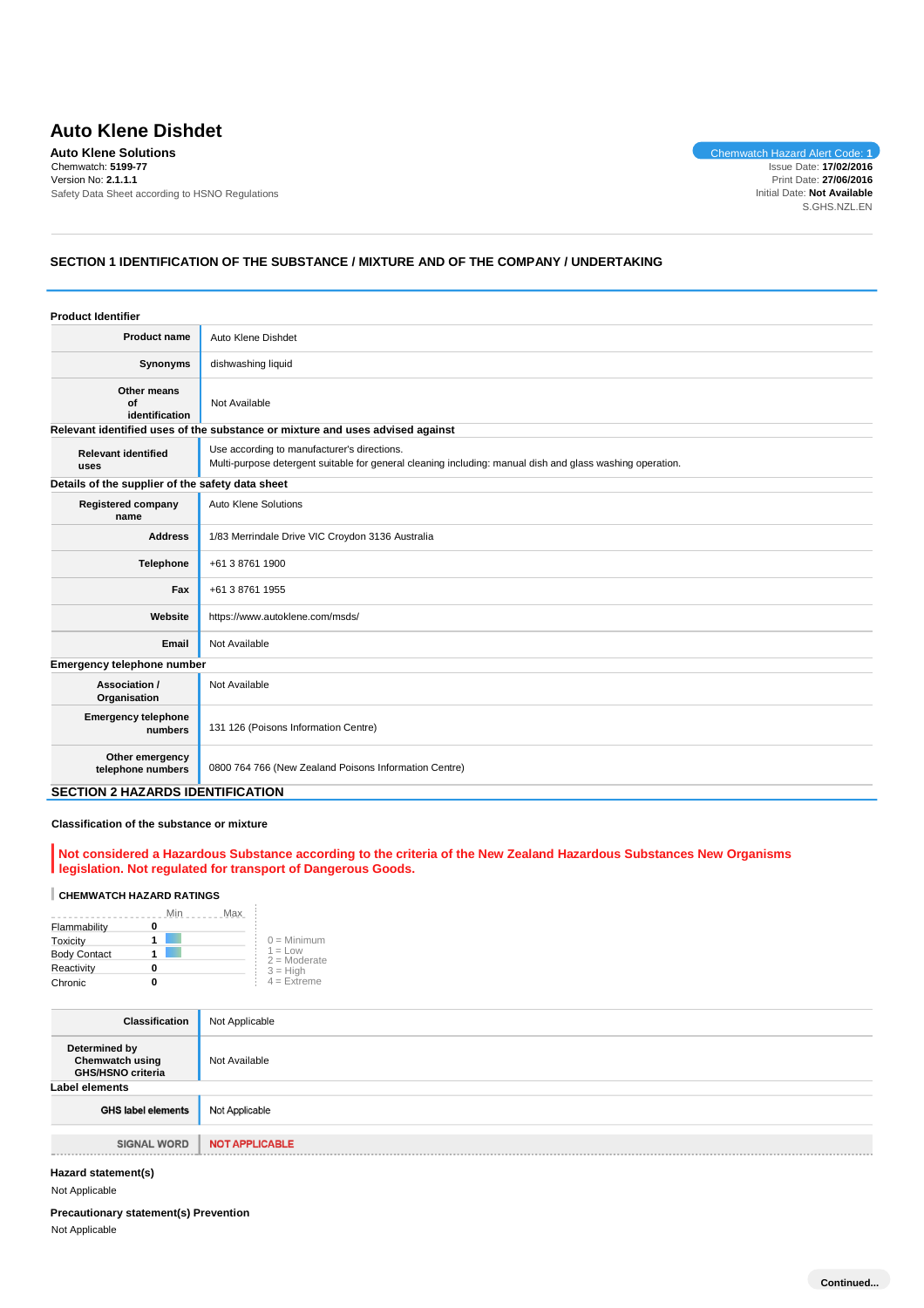Chemwatch: **5199-77** Page **2** of **9** Issue Date: **17/02/2016 Auto Klene Dishdet**

#### **Precautionary statement(s) Response** Not Applicable **Precautionary statement(s) Storage**

Not Applicable

# **Precautionary statement(s) Disposal**

Not Applicable

# **SECTION 3 COMPOSITION / INFORMATION ON INGREDIENTS**

#### **Substances**

See section below for composition of Mixtures

#### **Mixtures**

| <b>CAS No</b> | %[weight]                           | Name                                       |  |  |  |  |
|---------------|-------------------------------------|--------------------------------------------|--|--|--|--|
| Not Available | $0 - 10$                            | surfactant package, proprietary blend      |  |  |  |  |
| Not Available | $0 - 10$                            | Ingredients determined not to be hazardous |  |  |  |  |
| 7732-18-5     | >60                                 | water                                      |  |  |  |  |
|               | <b>SECTION 4 FIRST AID MEASURES</b> |                                            |  |  |  |  |

NZ Poisons Centre 0800 POISON (0800 764 766) | NZ Emergency Services: 111

#### **Description of first aid measures**

| <b>Eye Contact</b>  | If this product comes in contact with the eyes:<br>. Wash out immediately with fresh running water.<br>Ensure complete irrigation of the eye by keeping eyelids apart and away from eye and moving the eyelids by occasionally lifting the upper and<br>lower lids. Seek medical attention without delay; if pain persists or recurs seek medical attention.<br>▶ Removal of contact lenses after an eye injury should only be undertaken by skilled personnel.                                |
|---------------------|------------------------------------------------------------------------------------------------------------------------------------------------------------------------------------------------------------------------------------------------------------------------------------------------------------------------------------------------------------------------------------------------------------------------------------------------------------------------------------------------|
| <b>Skin Contact</b> | If skin contact occurs:<br>Immediately remove all contaminated clothing, including footwear.<br>Flush skin and hair with running water (and soap if available).<br>▶ Seek medical attention in event of irritation.                                                                                                                                                                                                                                                                            |
| <b>Inhalation</b>   | If fumes, aerosols or combustion products are inhaled remove from contaminated<br>area. • Other measures are usually unnecessary.                                                                                                                                                                                                                                                                                                                                                              |
| Ingestion           | If swallowed do <b>NOT</b> induce vomiting.<br>If vomiting occurs, lean patient forward or place on left side (head-down position, if possible) to maintain open airway and prevent aspiration.<br>• Observe the patient carefully.<br>Never give liquid to a person showing signs of being sleepy or with reduced awareness; i.e. becoming<br>unconscious. Give water to rinse out mouth, then provide liquid slowly and as much as casualty can<br>comfortably drink. . Seek medical advice. |
|                     | Indication of any immediate medical attention and special treatment needed                                                                                                                                                                                                                                                                                                                                                                                                                     |

Treat symptomatically.

# **SECTION 5 FIREFIGHTING MEASURES**

#### **Extinguishing media**

The product contains a substantial proportion of water, therefore there are no restrictions on the type of extinguishing media which may be used. Choice of extinguishing media should take into account surrounding areas.

Though the material is non-combustible, evaporation of water from the mixture, caused by the heat of nearby fire, may produce floating layers of combustible substances. In such an event consider:  $\cdot$  foam.  $\cdot$  dry chemical powder.  $\cdot$  carbon dioxide.

#### **Special hazards arising from the substrate or mixture**

| <b>Fire Incompatibility</b>    | None known.                                                                                                                                                                                                                                                                                                                                                                                                                                                                                    |
|--------------------------------|------------------------------------------------------------------------------------------------------------------------------------------------------------------------------------------------------------------------------------------------------------------------------------------------------------------------------------------------------------------------------------------------------------------------------------------------------------------------------------------------|
| <b>Advice for firefighters</b> |                                                                                                                                                                                                                                                                                                                                                                                                                                                                                                |
| <b>Fire Fighting</b>           | Alert Fire Brigade and tell them location and nature of hazard.<br>. Wear breathing apparatus plus protective gloves in the event of a fire.<br>▶ Prevent, by any means available, spillage from entering drains or water courses.<br>• Use fire fighting procedures suitable for surrounding area.<br>DO NOT approach containers suspected to be hot.<br>▶ Cool fire exposed containers with water spray from a protected location.<br>If safe to do so, remove containers from path of fire. |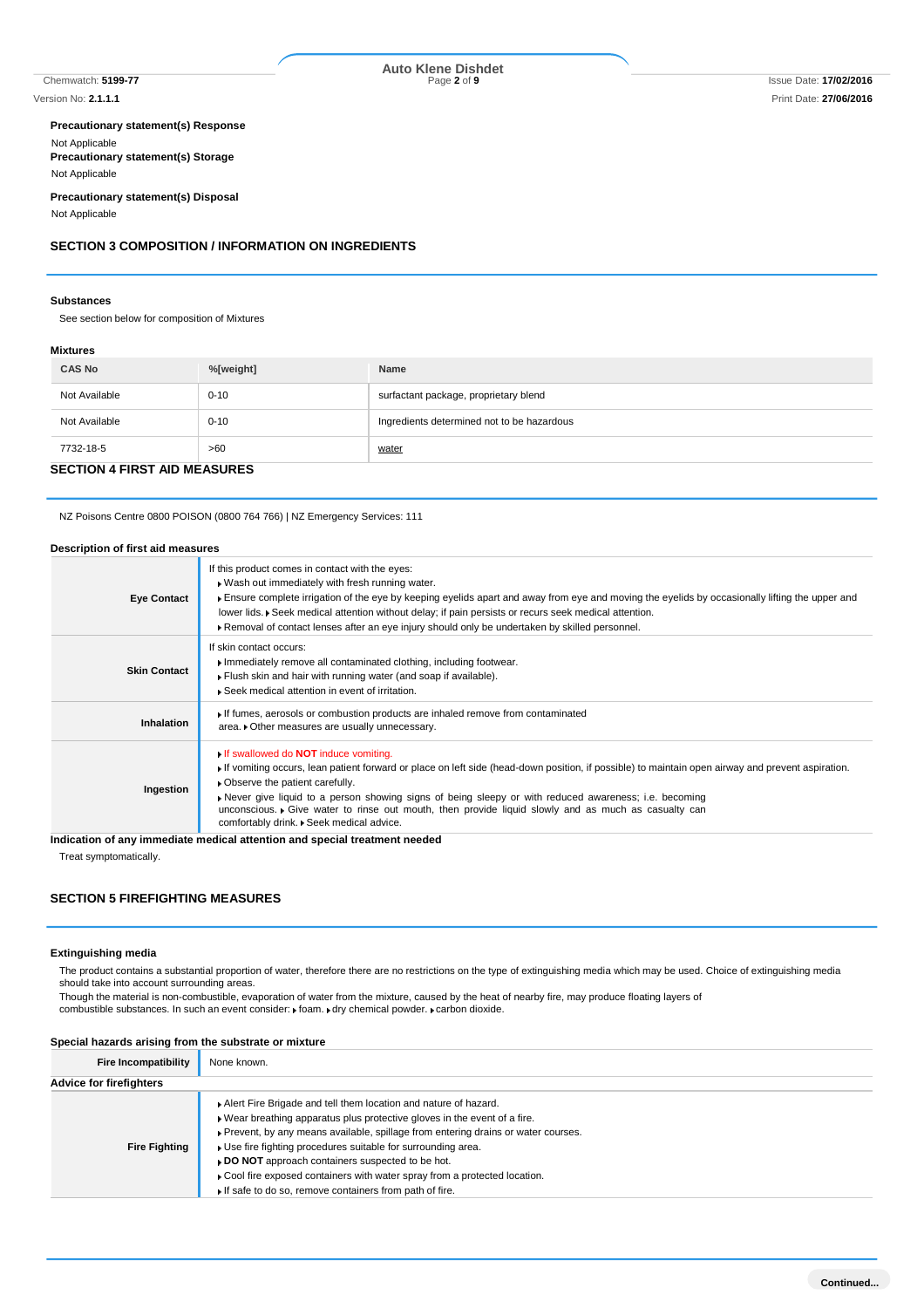|  |  | ا <b>1-37 ال</b> . الياباناتارات |  |  |  |  |
|--|--|----------------------------------|--|--|--|--|
|  |  |                                  |  |  |  |  |

| <b>Fire/Explosion</b><br>Hazard              | The material is not readily combustible under normal conditions.<br>However, it will break down under fire conditions and the organic component may burn.<br>Not considered to be a significant fire risk.<br>Heat may cause expansion or decomposition with violent rupture of containers.<br>• Decomposes on heating and may produce toxic fumes of carbon monoxide<br>(CO). May emit acrid smoke. |
|----------------------------------------------|------------------------------------------------------------------------------------------------------------------------------------------------------------------------------------------------------------------------------------------------------------------------------------------------------------------------------------------------------------------------------------------------------|
| <b>SECTION 6 ACCIDENTAL RELEASE MEASURES</b> | Decomposes on heating and produces toxic fumes of:, carbon dioxide (CO2), other pyrolysis products typical of burning organic material<br>Personal precautions, protective equipment and emergency procedures                                                                                                                                                                                        |
|                                              |                                                                                                                                                                                                                                                                                                                                                                                                      |

| Avoid breathing vapours and contact with skin and eyes. | • Control personal contact with the substance, by using protective equipment. •                                                                                                                                                                                                                                                         |
|---------------------------------------------------------|-----------------------------------------------------------------------------------------------------------------------------------------------------------------------------------------------------------------------------------------------------------------------------------------------------------------------------------------|
| <b>Minor Spills</b>                                     | Contain and absorb spill with sand, earth, inert material or vermiculite.                                                                                                                                                                                                                                                               |
| $\triangleright$ Wipe up.                               | • Place in a suitable, labelled container for waste disposal.                                                                                                                                                                                                                                                                           |
| Moderate hazard.<br><b>Major Spills</b>                 | • Clear area of personnel and move upwind.<br>Alert Fire Brigade and tell them location and nature of hazard.<br>. Wear breathing apparatus plus protective gloves.<br>Prevent, by any means available, spillage from entering drains or water course.<br>Stop leak if safe to do so.<br>Contain spill with sand, earth or vermiculite. |

Personal Protective Equipment advice is contained in Section 8 of the SDS.

# **SECTION 7 HANDLING AND STORAGE**

| Precautions for safe handling |                                                                                                                                                                                                                                                                                                                                                                                                                                                                          |
|-------------------------------|--------------------------------------------------------------------------------------------------------------------------------------------------------------------------------------------------------------------------------------------------------------------------------------------------------------------------------------------------------------------------------------------------------------------------------------------------------------------------|
| Safe handling                 | Avoid all personal contact, including inhalation.<br>. Wear protective clothing when risk of exposure occurs.<br>Use in a well-ventilated area.<br>▶ Prevent concentration in hollows and sumps.<br>DO NOT enter confined spaces until atmosphere has been checked.<br>. DO NOT allow material to contact humans, exposed food or food utensils.<br>Avoid contact with incompatible materials.<br>. DO NOT allow clothing wet with material to stay in contact with skin |
| Other information             | Store in original containers.<br>Keep containers securely sealed.<br>Store in a cool, dry, well-ventilated area.<br>Store away from incompatible materials and foodstuff containers.<br>▶ Protect containers against physical damage and check regularly for leaks.<br>▶ Observe manufacturer's storage and handling recommendations contained within this SDS.                                                                                                          |
|                               | Conditions for safe storage, including any incompatibilities                                                                                                                                                                                                                                                                                                                                                                                                             |
| Suitable container            | ▶ Polyethylene or polypropylene container.<br>▶ Packing as recommended by manufacturer.<br>Check all containers are clearly labelled and free from leaks.                                                                                                                                                                                                                                                                                                                |
| Storage<br>incompatibility    | None known                                                                                                                                                                                                                                                                                                                                                                                                                                                               |
|                               | <b>SECTION 8 EXPOSURE CONTROLS / PERSONAL PROTECTION</b>                                                                                                                                                                                                                                                                                                                                                                                                                 |

**Control parameters**

| <b>OCCUPATIONAL EXPOSURE LIMITS (OEL)</b> |  |
|-------------------------------------------|--|
|                                           |  |

**INGREDIENT DATA**

Not Available

п

T **EMERGENCY LIMITS**

| Ingredient                                    | <b>Material name</b>           | TEEL-1        | TEEL-2              | TEEL-3        |  |
|-----------------------------------------------|--------------------------------|---------------|---------------------|---------------|--|
| Auto Klene Multi Mix 6                        | Not Available                  | Not Available | Not Available       | Not Available |  |
| Ingredient                                    | <b>Original IDLH</b>           |               | <b>Revised IDLH</b> |               |  |
| surfactant package,<br>proprietary blend      | Not Available<br>Not Available |               | Not Available       |               |  |
| Ingredients determined not to<br>be hazardous |                                |               | Not Available       |               |  |
| water                                         | Not Available                  |               | Not Available       |               |  |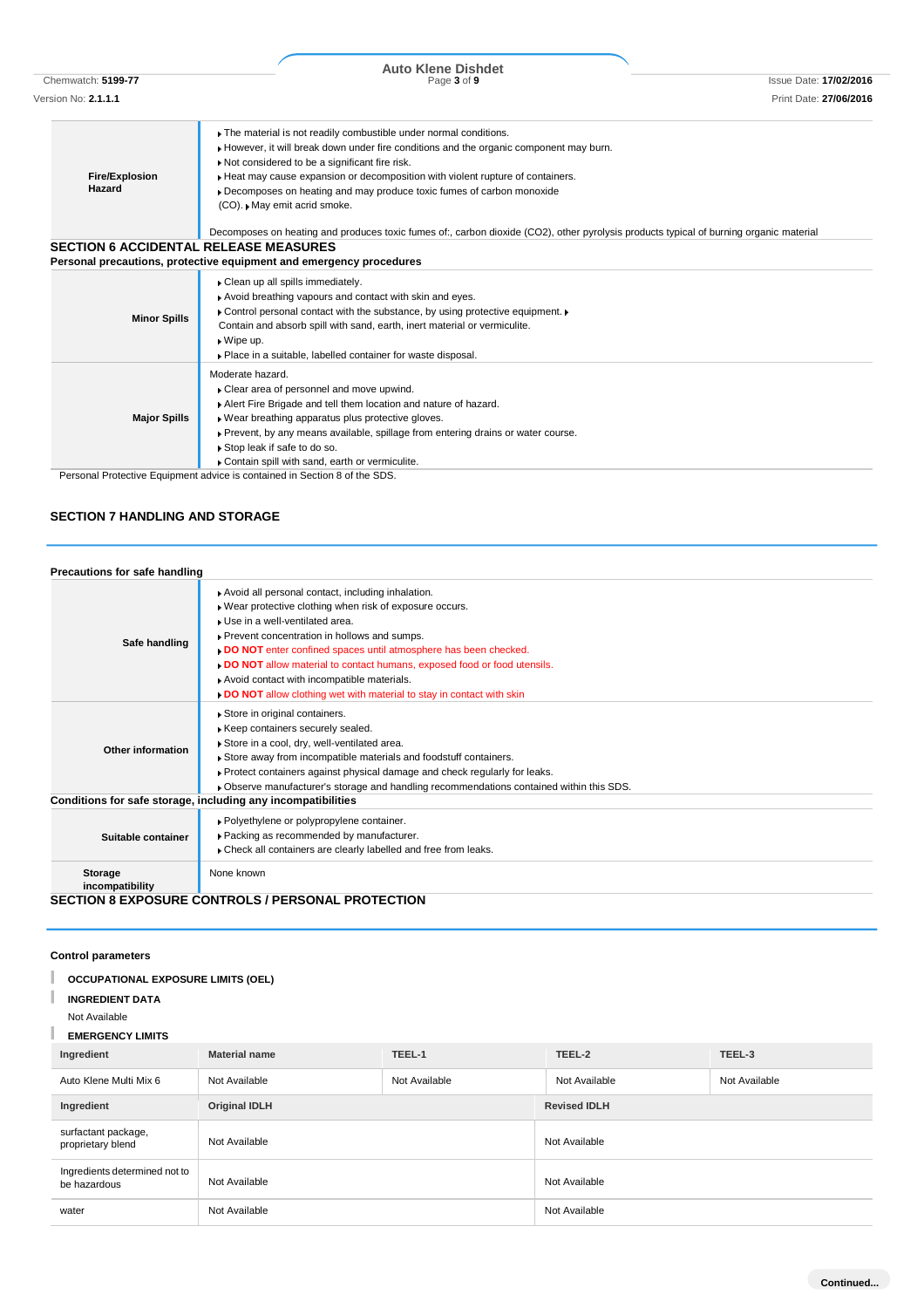# Chemwatch: **5199-77** Page **4** of **9** Issue Date: **17/02/2016 Auto Klene Dishdet**

| Exposure controls                   |                                                                                                                                                                                                                                                                                                                                                                                                                                                                                                                                                                                                                                                                                                                                                                                                                                                                                                                                                                                                                                                                                                                                                                                                                                                                                                                                                                                                                                                                                                                |
|-------------------------------------|----------------------------------------------------------------------------------------------------------------------------------------------------------------------------------------------------------------------------------------------------------------------------------------------------------------------------------------------------------------------------------------------------------------------------------------------------------------------------------------------------------------------------------------------------------------------------------------------------------------------------------------------------------------------------------------------------------------------------------------------------------------------------------------------------------------------------------------------------------------------------------------------------------------------------------------------------------------------------------------------------------------------------------------------------------------------------------------------------------------------------------------------------------------------------------------------------------------------------------------------------------------------------------------------------------------------------------------------------------------------------------------------------------------------------------------------------------------------------------------------------------------|
| Appropriate engineering<br>controls | Engineering controls are used to remove a hazard or place a barrier between the worker and the hazard. Well-designed engineering controls<br>can be highly effective in protecting workers and will typically be independent of worker interactions to provide this high level of protection. The<br>basic types of engineering controls are:<br>Process controls which involve changing the way a job activity or process is done to reduce the risk.<br>Enclosure and/or isolation of emission source which keeps a selected hazard "physically" away from the worker and ventilation that strategically<br>"adds" and "removes" air in the work environment. Ventilation can remove or dilute an air contaminant if designed properly. The design of a<br>ventilation system must match the particular process and chemical or contaminant in use.<br>Employers may need to use multiple types of controls to prevent employee overexposure.                                                                                                                                                                                                                                                                                                                                                                                                                                                                                                                                                                |
| Personal<br>protection              |                                                                                                                                                                                                                                                                                                                                                                                                                                                                                                                                                                                                                                                                                                                                                                                                                                                                                                                                                                                                                                                                                                                                                                                                                                                                                                                                                                                                                                                                                                                |
| Eye and face<br>protection          | Safety glasses with side shields.<br>Chemical goggles.<br>► Contact lenses may pose a special hazard; soft contact lenses may absorb and concentrate irritants. A written policy document, describing the<br>wearing of lenses or restrictions on use, should be created for each workplace or task. This should include a review of lens absorption and<br>adsorption for the class of chemicals in use and an account of injury experience. Medical and first-aid personnel should be trained in their<br>removal and suitable equipment should be readily available. In the event of chemical exposure, begin eye irrigation immediately and remove<br>contact lens as soon as practicable.                                                                                                                                                                                                                                                                                                                                                                                                                                                                                                                                                                                                                                                                                                                                                                                                                 |
| <b>Skin protection</b>              | See Hand protection below                                                                                                                                                                                                                                                                                                                                                                                                                                                                                                                                                                                                                                                                                                                                                                                                                                                                                                                                                                                                                                                                                                                                                                                                                                                                                                                                                                                                                                                                                      |
| <b>Hands/feet protection</b>        | ▶ Wear chemical protective gloves, e.g. PVC.<br>. Wear safety footwear or safety gumboots, e.g. Rubber<br>The selection of suitable gloves does not only depend on the material, but also on further marks of quality which vary from manufacturer to<br>manufacturer. Where the chemical is a preparation of several substances, the resistance of the glove material can not be calculated in advance<br>and has therefore to be checked prior to the application.<br>The exact break through time for substances has to be obtained from the manufacturer of the protective gloves and has to be observed when<br>making a final choice.<br>Suitability and durability of glove type is dependent on usage. Important factors in the selection of gloves include:<br>$\triangleright$ frequency and duration of contact, $\triangleright$<br>chemical resistance of glove material,<br>▶ glove thickness and<br>▶ dexterity<br>Select gloves tested to a relevant standard (e.g. Europe EN 374, US F739, AS/NZS 2161.1 or national equivalent).<br>When prolonged or frequently repeated contact may occur, a glove with a protection class of 5 or higher (breakthrough time greater than 240<br>minutes according to EN 374, AS/NZS 2161.10.1 or national equivalent) is recommended.<br>>When only brief contact is expected, a glove with a protection class of 3 or higher (breakthrough time greater than 60 minutes according to EN<br>374, AS/NZS 2161.10.1 or national equivalent) is recommended. |
| <b>Body protection</b>              | See Other protection below                                                                                                                                                                                                                                                                                                                                                                                                                                                                                                                                                                                                                                                                                                                                                                                                                                                                                                                                                                                                                                                                                                                                                                                                                                                                                                                                                                                                                                                                                     |
| Other protection                    | ▶ Overalls.<br>▶ P.V.C. apron.<br>▶ Barrier cream.<br>▶ Skin cleansing cream.<br>▶ Eye wash unit.                                                                                                                                                                                                                                                                                                                                                                                                                                                                                                                                                                                                                                                                                                                                                                                                                                                                                                                                                                                                                                                                                                                                                                                                                                                                                                                                                                                                              |
| <b>Thermal hazards</b>              | Not Available                                                                                                                                                                                                                                                                                                                                                                                                                                                                                                                                                                                                                                                                                                                                                                                                                                                                                                                                                                                                                                                                                                                                                                                                                                                                                                                                                                                                                                                                                                  |

**Recommended material(s)**

#### **GLOVE SELECTION INDEX**

Glove selection is based on a modified presentation of the: *"***Forsberg Clothing Performance Index".**

The effect(s) of the following substance(s) are taken into account in the *computergenerated* selection:

Auto Klene Multi Mix 6

| <b>Material</b>       | <b>CPI</b> |
|-----------------------|------------|
| <b>BUTYL</b>          | A          |
| <b>NEOPRENE</b>       | A          |
| <b>VITON</b>          | A          |
| <b>NATURAL RUBBER</b> | C          |
| <b>PVA</b>            | C          |

\* CPI - Chemwatch Performance Index

A: Best Selection

B: Satisfactory; may degrade after 4 hours continuous immersion

C: Poor to Dangerous Choice for other than short term immersion

**NOTE**: As a series of factors will influence the actual performance of the glove, a final selection must be based on detailed observation. -

\* Where the glove is to be used on a short term, casual or infrequent basis, factors such as"feel" or convenience (e.g. disposability), may dictate a choice of gloves which might otherwise be unsuitable following long-term or frequent use. A qualified practitioner should be consulted.

#### **Respiratory protection**

Type A Filter of sufficient capacity. (AS/NZS 1716 & 1715, EN 143:2000 & 149:2001, ANSI Z88 or national equivalent)

Where the concentration of gas/particulates in the breathing zone, approaches or exceeds the "Exposure Standard" (or ES), respiratory protection is required. Degree of protection varies with both face-piece and Class of filter; the nature of protection varies with Type of filter.

| <b>Required Minimum</b><br><b>Protection Factor</b> | <b>Half-Face</b><br>Respirator | <b>Full-Face</b><br>Respirator | <b>Powered Air</b><br>Respirator |
|-----------------------------------------------------|--------------------------------|--------------------------------|----------------------------------|
| up to $10 \times ES$                                | A-AUS                          |                                | A-PAPR-AUS /<br>Class 1          |
| up to $50 \times ES$                                |                                | A-AUS / Class                  |                                  |
| up to $100 \times ES$                               |                                | $A-2$                          | A-PAPR-2 ^                       |

^ - Full-face

A(All classes) = Organic vapours, B AUS or B1 = Acid gasses, B2 = Acid gas or hydrogen cyanide(HCN), B3 = Acid gas or hydrogen cyanide(HCN), E = Sulfur dioxide(SO2), G =

Agricultural chemicals, K = Ammonia(NH3), Hg = Mercury, NO = Oxides of nitrogen,  $MB =$  Methyl bromide,  $AX =$  Low boiling point organic compounds(below 65 degC)

Cartridge respirators should never be used for emergency ingress or in areas of unknown vapour concentrations or oxygen content. The wearer must be warned to leave the contaminated area immediately on detecting any odours through the respirator. The odour may indicate that the mask is not functioning properly, that the vapour concentration is too high, or that the mask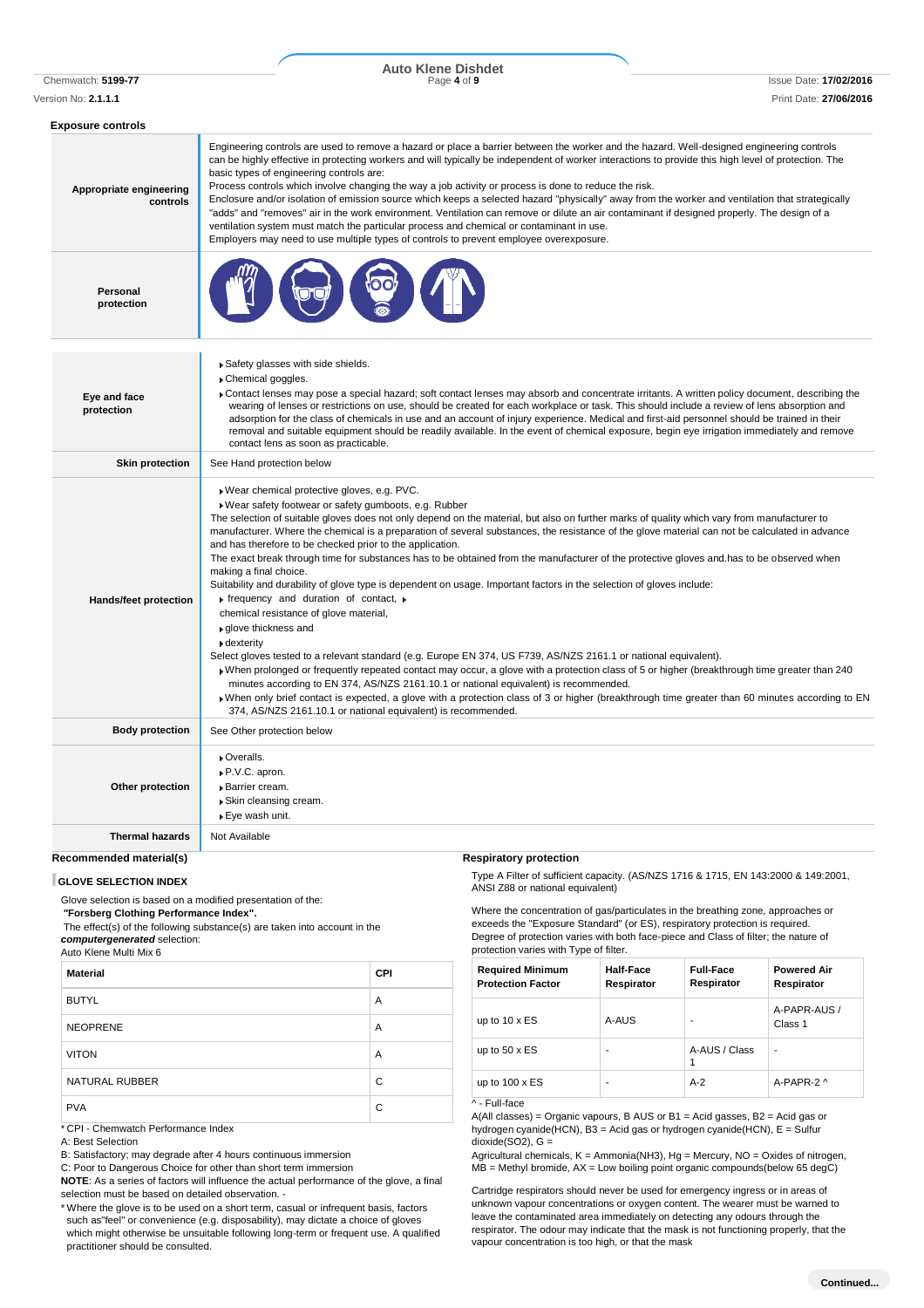| Chemwatch: 5199-77                     | <b>Auto Klene Dishdet</b><br>Page 5 of 9 |                                            | <b>Issue Date: 17/02/2016</b>                                                          |
|----------------------------------------|------------------------------------------|--------------------------------------------|----------------------------------------------------------------------------------------|
| Version No: <b>2.1.1.1</b>             |                                          |                                            | Print Date: 27/06/2016                                                                 |
| <b>Evaporation rate</b>                | Not Available                            | <b>Explosive</b><br>properties             | Not Available                                                                          |
| Flammability                           | Not Applicable                           | Oxidising<br>properties                    | Not Available                                                                          |
| <b>Upper Explosive Limit</b><br>$(\%)$ | Not Applicable                           | <b>Surface Tension (dyn/cm</b><br>or mN/m) | Not Available                                                                          |
| <b>Lower Explosive Limit</b><br>$(\%)$ | Not Applicable                           | <b>Volatile Component (%vol)</b>           | Not Available                                                                          |
| Vapour pressure<br>(kPa)               | $@20$ degC                               | Gas group                                  | Not Available                                                                          |
| Solubility in water<br>(g/L)           | Miscible                                 | pH as a solution<br>(1%)                   | $-7.8$                                                                                 |
| Vapour density (Air =<br>1)            | Not Available                            | VOC g/L                                    | Not Available                                                                          |
|                                        |                                          |                                            | is not properly fitted. Because of these limitations, only restricted use of cartridge |

respirators is considered appropriate.

# **SECTION 9 PHYSICAL AND CHEMICAL PROPERTIES**

#### **Information on basic physical and chemical properties**

| Appearance                                                 | Pale green liquid of moderate viscosity. Soluble in water to yield foaming solution. |                                               |                |
|------------------------------------------------------------|--------------------------------------------------------------------------------------|-----------------------------------------------|----------------|
| <b>Physical state</b>                                      | Liquid                                                                               | Relative density (Water =<br>1)               | 1.020          |
| Odour                                                      | Not Available                                                                        | Partition coefficient n-<br>octanol / water   | Not Available  |
| <b>Odour threshold</b>                                     | Not Available                                                                        | Auto-ignition<br>temperature<br>$(^{\circ}C)$ | Not Applicable |
| pH (as supplied)                                           | 9.4                                                                                  | Decomposition<br>temperature                  | Not Available  |
| <b>Melting</b><br>point<br>freezing<br>point $(^{\circ}C)$ | $-0$                                                                                 | Viscosity (cSt)                               | Not Available  |
| Initial boiling point and<br>boiling range (°C)            | >100                                                                                 | Molecular weight<br>(g/mol)                   | Not Applicable |
| Flash point (°C)                                           | Not Applicable                                                                       | <b>Taste</b>                                  | Not Available  |

# **SECTION 10 STABILITY AND REACTIVITY**

| Reactivity                                  | See section 7                                                                                                                        |
|---------------------------------------------|--------------------------------------------------------------------------------------------------------------------------------------|
| <b>Chemical stability</b>                   | • Unstable in the presence of incompatible materials.<br>▶ Product is considered stable.<br>Hazardous polymerisation will not occur. |
| Possibility of hazardous<br>reactions       | See section 7                                                                                                                        |
| <b>Conditions to</b><br>avoid               | See section 7                                                                                                                        |
| Incompatible<br>materials                   | See section 7                                                                                                                        |
| <b>Hazardous decomposition</b><br>products  | See section 5                                                                                                                        |
| <b>SECTION 11 TOXICOLOGICAL INFORMATION</b> |                                                                                                                                      |

#### **Information on toxicological effects Inhaled** The material is not thought to produce either adverse health effects or irritation of the respiratory tract following inhalation (as classified by EC Directives using animal models). Nevertheless, adverse systemic effects have been produced following exposure of animals by at least one other route and good hygiene practice requires that exposure be kept to a minimum and that suitable control measures be used in an occupational setting. Not normally a hazard due to non-volatile nature of product **Ingestion** Accidental ingestion of the material may be damaging to the health of the individual. **Skin Contact** There is some evidence to suggest that this material can cause inflammation of the skin on contact in some persons. Open cuts, abraded or irritated skin should not be exposed to this material **Eye** There is some evidence to suggest that this material can cause eye irritation and damage in some persons.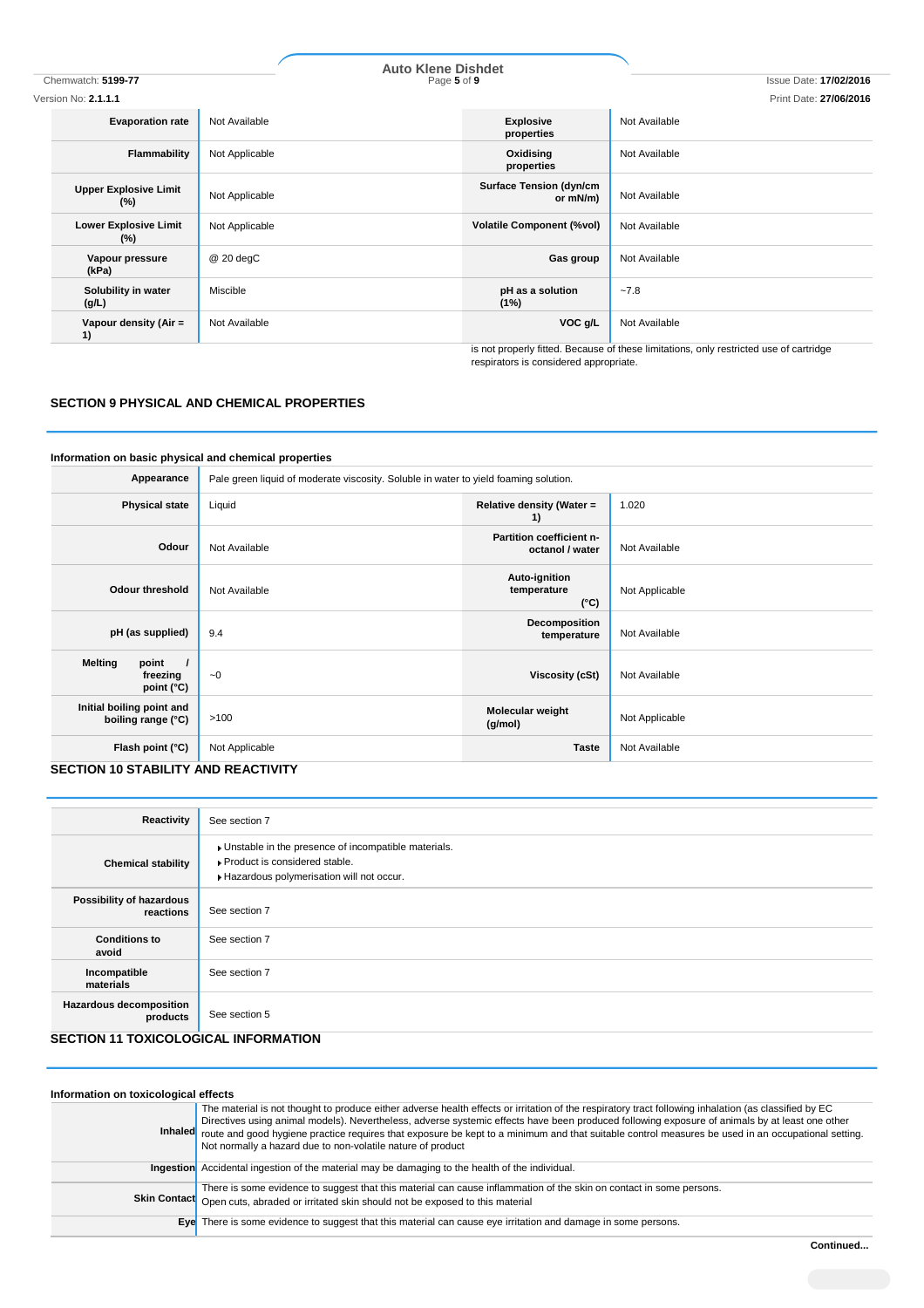Chemwatch: **5199-77** Page **6** of **9** Issue Date: **17/02/2016 Auto Klene Dishdet**

|                        | Long-term exposure to the product is not thought to produce chronic effects adverse to the health (as classified by EC Directives using animal models);<br>Chronic nevertheless exposure by all routes should be minimised as a matter of course. |                                                                                                                                                 |
|------------------------|---------------------------------------------------------------------------------------------------------------------------------------------------------------------------------------------------------------------------------------------------|-------------------------------------------------------------------------------------------------------------------------------------------------|
|                        | <b>TOXICITY</b>                                                                                                                                                                                                                                   | <b>IRRITATION</b>                                                                                                                               |
| Auto Klene Multi Mix 6 |                                                                                                                                                                                                                                                   |                                                                                                                                                 |
|                        | Not Available                                                                                                                                                                                                                                     | Not Available                                                                                                                                   |
|                        | <b>TOXICITY</b>                                                                                                                                                                                                                                   | <b>IRRITATION</b>                                                                                                                               |
| water                  |                                                                                                                                                                                                                                                   |                                                                                                                                                 |
|                        | $[2]$                                                                                                                                                                                                                                             |                                                                                                                                                 |
|                        | Oral (rat) LD50: >90000 mg/kgNot Available                                                                                                                                                                                                        |                                                                                                                                                 |
| Legend:                |                                                                                                                                                                                                                                                   | . Value obtained from Europe ECHA Registered Substances - Acute toxicity 2.* Value obtained from manufacturer's SDS. Unless otherwise specified |
|                        | data extracted from RTECS - Register of Toxic Effect of chemical Substances                                                                                                                                                                       |                                                                                                                                                 |

| Auto Klene Multi Mix 6 &                    | <b>WATER</b> No significant acute toxicological data identified in literature search. |                                                                                                                                                                          |
|---------------------------------------------|---------------------------------------------------------------------------------------|--------------------------------------------------------------------------------------------------------------------------------------------------------------------------|
| <b>Acute Toxicity</b>                       | Carcinogenicity                                                                       |                                                                                                                                                                          |
| Skin Irritation/Corrosion                   | Reproductivity                                                                        |                                                                                                                                                                          |
| <b>Serious Eye</b><br>Damage/Irritation     | $\circ$<br><b>STOT - Single Exposure</b>                                              | O                                                                                                                                                                        |
| <b>Respiratory or Skin</b><br>sensitisation | O<br><b>STOT - Repeated Exposure</b>                                                  | O                                                                                                                                                                        |
| <b>Mutagenicity</b>                         | <b>Aspiration Hazard</b>                                                              |                                                                                                                                                                          |
|                                             | Legend:<br>$\overline{\phantom{a}}$                                                   | - Data available but does not fill the criteria for<br>classification<br>- Data required to make classification available<br>- Data Not Available to make classification |

# **SECTION 12 ECOLOGICAL INFORMATION**

| <b>Toxicity</b> |                                                                                                                                                                                                                                                                                                                                                                                                   |                           |                               |              |        |
|-----------------|---------------------------------------------------------------------------------------------------------------------------------------------------------------------------------------------------------------------------------------------------------------------------------------------------------------------------------------------------------------------------------------------------|---------------------------|-------------------------------|--------------|--------|
| Ingredient      | Endpoint                                                                                                                                                                                                                                                                                                                                                                                          | <b>Test Duration (hr)</b> | <b>Species</b>                | Value        | Source |
| water           | <b>EC50</b>                                                                                                                                                                                                                                                                                                                                                                                       | 384                       | Crustacea                     | 199.179mg/L  |        |
| water           | <b>EC50</b>                                                                                                                                                                                                                                                                                                                                                                                       | 96                        | Algae or other aguatic plants | 8768.874mg/L |        |
| water           | LC50                                                                                                                                                                                                                                                                                                                                                                                              | 96                        | Fish                          | 897.520mg/L  |        |
| Legend:         | Extracted from 1. IUCLID Toxicity Data 2. Europe ECHA Registered Substances - Ecotoxicological Information - Aquatic Toxicity 3. EPIWIN Suite<br>$V.3.12 -$<br>Aquatic Toxicity Data (Estimated) 4. US EPA, Ecotox database - Aquatic Toxicity Data 5. ECETOC Aquatic Hazard Assessment Data 6. NITE<br>(Japan) -<br>Bioconcentration Data 7. METI (Japan) - Bioconcentration Data 8. Vendor Data |                           |                               |              |        |

**DO NOT** discharge into sewer or waterways.

## **Persistence and degradability**

| Ingredient | Persistence: Water/Soil | <b>Persistence: Air</b> |
|------------|-------------------------|-------------------------|
| water      | LOW<br>$-$              | LOW                     |

## **Bioaccumulative potential**

| Ingredient | <b>Bioaccumulation</b>  |
|------------|-------------------------|
| water      | LOW (LogKOW = $-1.38$ ) |

# **Mobility in soil**

| Ingredient                                | <b>Mobility</b>      |
|-------------------------------------------|----------------------|
| water                                     | LOW ( $KOC = 14.3$ ) |
| <b>SECTION 13 DISPOSAL CONSIDERATIONS</b> |                      |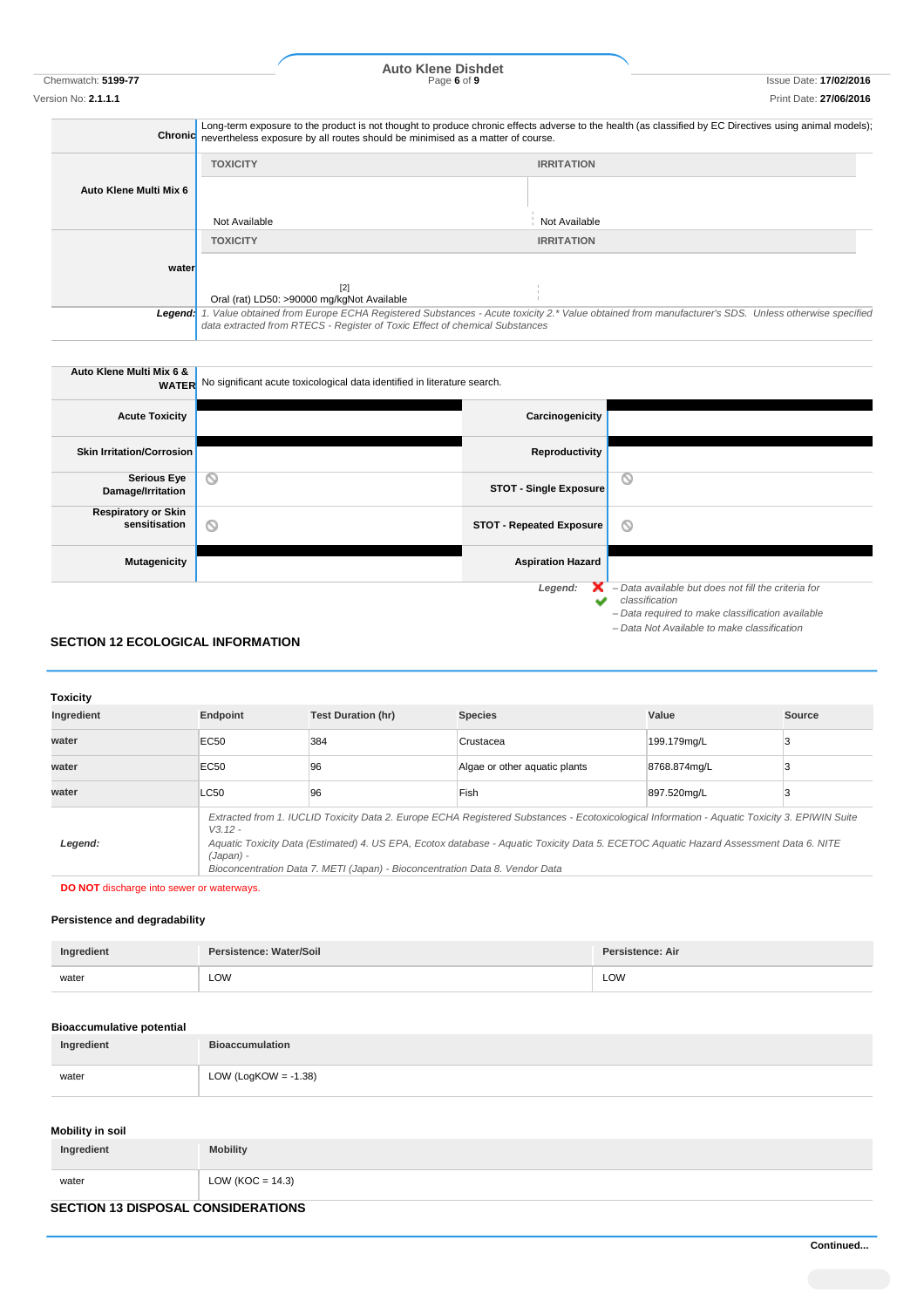| Waste treatment methods                |                                                                                                                                                                                                                                                                                                                                                                                                                                                                                                                                                                                                                                                                                                                                                                                                                                                                                                                                                                                                                                                                                                                                                                                                                                                                                                                                                                                                                                                                                                                                                                                                                                                                                                                                                                                        |
|----------------------------------------|----------------------------------------------------------------------------------------------------------------------------------------------------------------------------------------------------------------------------------------------------------------------------------------------------------------------------------------------------------------------------------------------------------------------------------------------------------------------------------------------------------------------------------------------------------------------------------------------------------------------------------------------------------------------------------------------------------------------------------------------------------------------------------------------------------------------------------------------------------------------------------------------------------------------------------------------------------------------------------------------------------------------------------------------------------------------------------------------------------------------------------------------------------------------------------------------------------------------------------------------------------------------------------------------------------------------------------------------------------------------------------------------------------------------------------------------------------------------------------------------------------------------------------------------------------------------------------------------------------------------------------------------------------------------------------------------------------------------------------------------------------------------------------------|
| <b>Product / Packaging</b><br>disposal | Legislation addressing waste disposal requirements may differ by country, state and/ or territory. Each user must refer to laws operating in their<br>area. In some areas, certain wastes must be tracked.<br>A Hierarchy of Controls seems to be common - the user should investigate:<br>$\triangleright$ Reduction $\triangleright$<br>Reuse<br>$\triangleright$ Recycling<br>Disposal (if all else fails)<br>This material may be recycled if unused, or if it has not been contaminated so as to make it unsuitable for its intended use. If it has been contaminated,<br>it may be possible to reclaim the product by filtration, distillation or some other means. Shelf life considerations should also be applied in making<br>decisions of this type.<br>Note that properties of a material may change in use, and recycling or reuse may not always be appropriate.<br><b>DO NOT</b> allow wash water from cleaning or process equipment to enter drains.<br>It may be necessary to collect all wash water for treatment before disposal.<br>In all cases disposal to sewer may be subject to local laws and regulations and these should be considered<br>first. Where in doubt contact the responsible authority.<br>Recycle wherever possible.<br>• Consult manufacturer for recycling options or consult local or regional waste management authority for disposal if no suitable treatment or<br>disposal facility can be identified.<br>▶ Dispose of by: burial in a land-fill specifically licenced to accept chemical and / or pharmaceutical wastes or incineration in a licenced<br>apparatus (after admixture with suitable combustible material).<br>▶ Decontaminate empty containers. Observe all label safeguards until containers are cleaned and destroyed. |

Ensure that the disposal of material is carried out in accordance with Hazardous Substances (Disposal) Regulations 2001.

#### **SECTION 14 TRANSPORT INFORMATION**

| <b>Labels Required</b>                                                                      |                |  |
|---------------------------------------------------------------------------------------------|----------------|--|
| <b>Marine Pollutant</b>                                                                     | <b>NO</b>      |  |
| <b>HAZCHEM</b>                                                                              | Not Applicable |  |
| $\mathbf{r} = \mathbf{r}$ , and depending the parameter of the second again of $\mathbf{r}$ |                |  |

#### **Land transport (UN): NOT REGULATED FOR TRANSPORT OF DANGEROUS GOODS**

#### **Air transport (ICAO-IATA / DGR): NOT REGULATED FOR TRANSPORT OF DANGEROUS GOODS**

**Sea transport (IMDG-Code / GGVSee): NOT REGULATED FOR TRANSPORT OF DANGEROUS GOODS**

**Transport in bulk according to Annex II of MARPOL and the IBC code**

Not Applicable

# **SECTION 15 REGULATORY INFORMATION**

#### **Safety, health and environmental regulations / legislation specific for the substance or mixture**

| This substance is to be managed using the conditions specified in an applicable Group Standard |                       |
|------------------------------------------------------------------------------------------------|-----------------------|
| <b>HSR Number</b>                                                                              | <b>Group Standard</b> |
| Not Applicable                                                                                 | Not Applicable        |
|                                                                                                |                       |

#### **WATER(7732-18-5) IS FOUND ON THE FOLLOWING REGULATORY LISTS**

New Zealand Inventory of Chemicals (NZIoC)

#### **Location Test Certificate**

Subject to Regulation 55 of the Hazardous Substances (Classes 1 to 5 Controls) Regulations, a location test certificate is required when quantity greater than or equal to those indicated below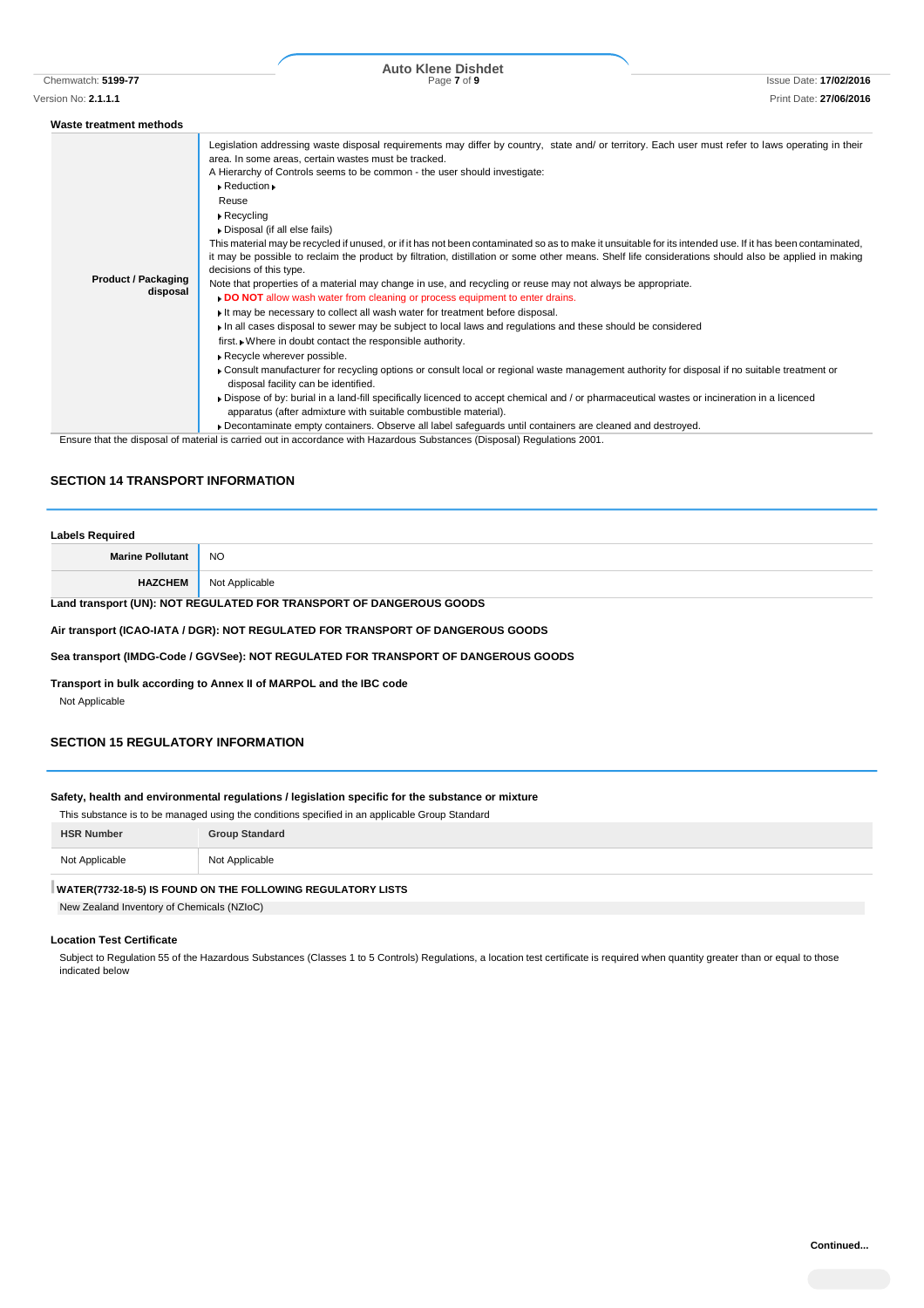are

| are present.        |                                                               |                                                                               |
|---------------------|---------------------------------------------------------------|-------------------------------------------------------------------------------|
| <b>Hazard Class</b> | Quantity beyond which controls apply for closed<br>containers | Quantity beyond which controls apply when use occurring in open<br>containers |
| Not Applicable      | Not Applicable                                                | Not Applicable                                                                |

## **Approved Handler**

Subject to Regulation 56 of the Hazardous Substances (Classes 1 to 5 Controls) Regulations and Regulation 9 of the Hazardous Substances (Classes 6, 8, and 9 Controls) Regulations, the substance must be under the personal control of an Approved Handler when present in a quantity greater than or equal to those indicated below. **Class of substance Quantities**

|  | <b>UIGSS UI SUDSIGHUG</b> | wuannos                 |
|--|---------------------------|-------------------------|
|  | Not Applicable            | Not Applicable<br>ו שטנ |
|  |                           |                         |

Refer Group Standards for further information

#### **Tracking Requirements**

| Not Applicable                          |                                                                                                                                                                                            |
|-----------------------------------------|--------------------------------------------------------------------------------------------------------------------------------------------------------------------------------------------|
| <b>National Inventory</b>               | <b>Status</b>                                                                                                                                                                              |
| Australia - AICS                        | Y                                                                                                                                                                                          |
| Canada - DSL                            | Y                                                                                                                                                                                          |
| Canada - NDSL                           | N (water)                                                                                                                                                                                  |
| China - IECSC                           | Y                                                                                                                                                                                          |
| Europe - EINEC / ELINCS /<br><b>NLP</b> | Y                                                                                                                                                                                          |
| Japan - ENCS                            | N (water)                                                                                                                                                                                  |
| Korea - KECI                            | Y                                                                                                                                                                                          |
| New Zealand - NZIoC                     | Y                                                                                                                                                                                          |
| Philippines - PICCS                     | Y                                                                                                                                                                                          |
| USA - TSCA                              | Y                                                                                                                                                                                          |
| Legend:                                 | $Y = All$ ingredients are on the inventory<br>N = Not determined or one or more ingredients are not on the inventory and are not exempt from listing(see specific ingredients in brackets) |

# **SECTION 16 OTHER INFORMATION**

#### **Other information**

Classification of the preparation and its individual components has drawn on official and authoritative sources as well as independent review by the Chemwatch Classification committee using available literature references.

A list of reference resources used to assist the committee may be found at: www.chemwatch.net

The SDS is a Hazard Communication tool and should be used to assist in the Risk Assessment. Many factors determine whether the reported Hazards are Risks in the workplace or other settings. Risks may be determined by reference to Exposures Scenarios. Scale of use, frequency of use and current or available engineering controls must be considered.

This document is copyright.

Apart from any fair dealing for the purposes of private study, research, review or criticism, as permitted under the Copyright Act, no part may be reproduced by any process without written permission from CHEMWATCH. TEL (+61 3) 9572 4700.